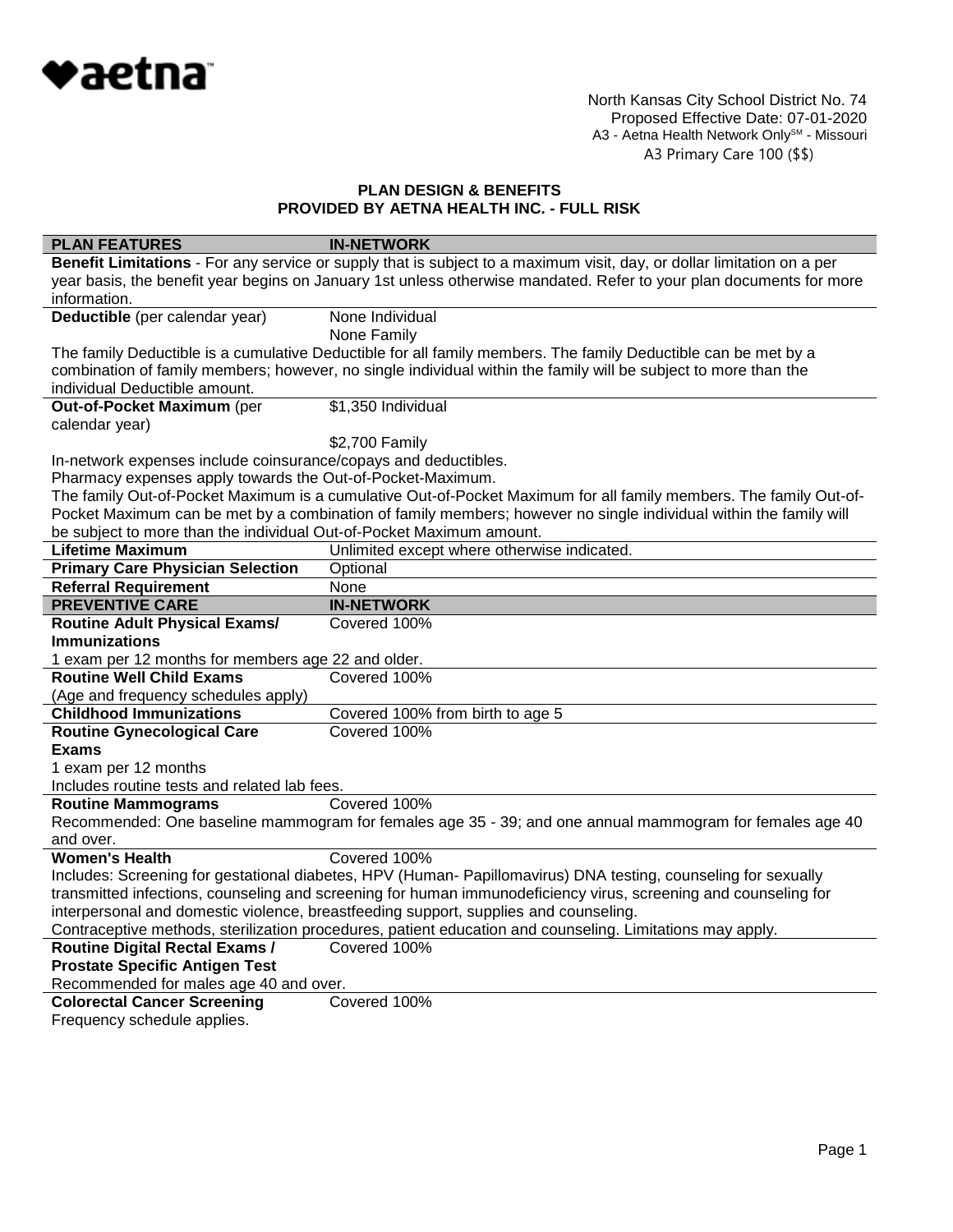

# **PLAN DESIGN & BENEFITS PROVIDED BY AETNA HEALTH INC. - FULL RISK**

| <b>Routine Eye Exams</b>                                        | Covered 100%                                                                                                          |
|-----------------------------------------------------------------|-----------------------------------------------------------------------------------------------------------------------|
| 1 routine exam per 12 months.                                   |                                                                                                                       |
| <b>Routine Hearing Screening</b>                                | Covered 100%                                                                                                          |
| <b>PHYSICIAN SERVICES</b>                                       | <b>IN-NETWORK</b>                                                                                                     |
| <b>Office Visits to member's selected</b>                       | Covered 100%                                                                                                          |
| <b>Primary Care Physician</b>                                   |                                                                                                                       |
| <b>Specialist Office Visits</b>                                 | 20%                                                                                                                   |
|                                                                 | Includes services of an internist, general physician, family practitioner or pediatrician if the physician is not the |
| member's selected PCP.                                          |                                                                                                                       |
| <b>Pre-Natal Maternity</b>                                      | Covered 100%                                                                                                          |
| <b>Walk-in Clinics</b>                                          | 20%                                                                                                                   |
|                                                                 | Walk-in Clinics are free-standing health care facilities that (a) may be located in or with a pharmacy, drug store,   |
|                                                                 | supermarket or other retail store; and (b) provide limited medical care and services on a scheduled or unscheduled    |
|                                                                 | basis. Urgent care centers, emergency rooms, the outpatient department of a hospital, ambulatory surgical centers,    |
| and physician offices are not considered to be Walk-in Clinics. |                                                                                                                       |
| <b>Allergy Testing</b>                                          | Your cost sharing is based on the type of service and where it is performed                                           |
| <b>Allergy Injections</b>                                       | Your cost sharing is based on the type of service and where it is performed.                                          |
|                                                                 | Covered 100% when an office visit charge is not applicable.                                                           |
| <b>Hearing Exams</b>                                            | Your cost sharing is based on the type of service and where it is performed                                           |
| <b>DIAGNOSTIC PROCEDURES</b>                                    | <b>IN-NETWORK</b>                                                                                                     |
| <b>Diagnostic Laboratory</b>                                    | 20%                                                                                                                   |
|                                                                 | If performed as a part of a physician office visit and billed by the physician, expenses are covered subject to the   |
| applicable physician's office visit member cost sharing.        |                                                                                                                       |
| <b>Diagnostic X-ray</b>                                         | 20%                                                                                                                   |
|                                                                 | If performed as a part of a physician office visit and billed by the physician, expenses are covered subject to the   |
| applicable physician's office visit member cost sharing.        |                                                                                                                       |
| <b>Diagnostic X-ray for Complex</b>                             | 20%                                                                                                                   |
| <b>Imaging Services</b>                                         |                                                                                                                       |
|                                                                 | If performed as a part of a physician office visit and billed by the physician, expenses are covered subject to the   |
| applicable physician's office visit member cost sharing.        |                                                                                                                       |
| <b>EMERGENCY MEDICAL CARE</b>                                   | <b>IN-NETWORK</b>                                                                                                     |
| <b>Urgent Care Provider</b>                                     | 20%                                                                                                                   |
| <b>Non-Urgent Use of Urgent Care</b>                            | Not Covered                                                                                                           |
| Provider                                                        |                                                                                                                       |
| <b>Emergency Room</b>                                           | 20%                                                                                                                   |
| Non-Emergency Care in an                                        | Not Covered                                                                                                           |
| <b>Emergency Room</b>                                           |                                                                                                                       |
| <b>Emergency Use of Ambulance</b>                               | 20%                                                                                                                   |
| <b>Non-Emergency Use of Ambulance</b>                           | Not Covered                                                                                                           |
| <b>HOSPITAL CARE</b>                                            | <b>IN-NETWORK</b>                                                                                                     |
| <b>Inpatient Coverage</b>                                       | 20%                                                                                                                   |
|                                                                 | Your cost sharing applies to all covered benefits incurred during your inpatient stay.                                |
| <b>Inpatient Maternity Coverage</b>                             | 20% for Physician maternity services; Covered 20% for Facility services                                               |

# **Inpatient Maternity Coverage**

(includes delivery and postpartum

care)

Your cost sharing applies to all covered benefits incurred during your inpatient stay.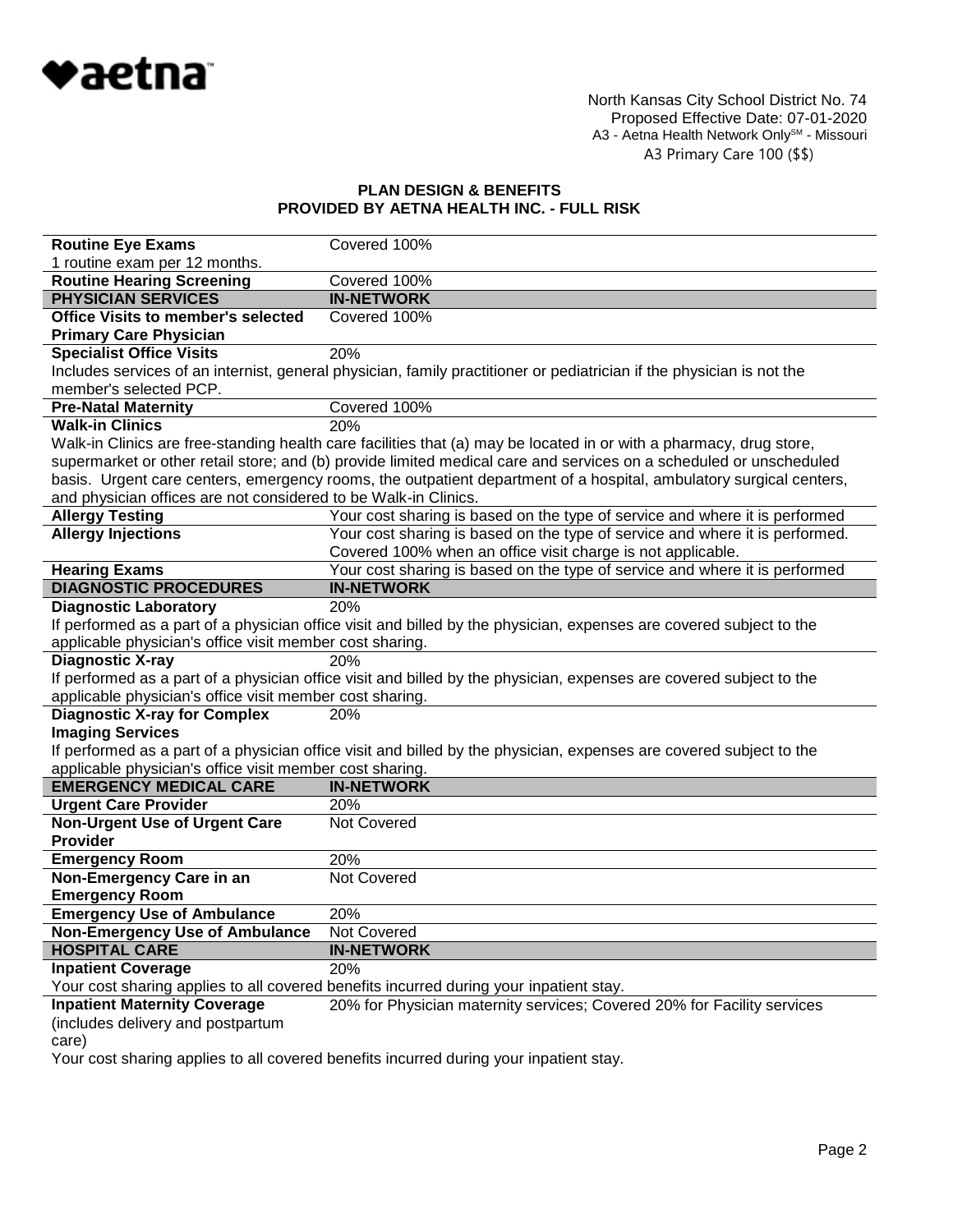

# **PLAN DESIGN & BENEFITS PROVIDED BY AETNA HEALTH INC. - FULL RISK**

| <b>Outpatient Hospital</b>                                                                                            | 20%                                                                                                                      |  |
|-----------------------------------------------------------------------------------------------------------------------|--------------------------------------------------------------------------------------------------------------------------|--|
|                                                                                                                       | Your cost sharing applies to all covered benefits incurred during your outpatient visit.                                 |  |
| <b>MENTAL HEALTH SERVICES</b>                                                                                         | <b>IN-NETWORK</b>                                                                                                        |  |
| Inpatient                                                                                                             | 20%                                                                                                                      |  |
|                                                                                                                       | Your cost sharing applies to all covered benefits incurred during your inpatient stay.                                   |  |
| <b>Mental Health Office Visits</b>                                                                                    | 20%                                                                                                                      |  |
|                                                                                                                       | Your cost sharing applies to all covered benefits incurred during your outpatient visit.                                 |  |
| <b>Other Mental Health Services</b>                                                                                   | Covered 100%                                                                                                             |  |
| <b>SUBSTANCE ABUSE</b>                                                                                                | <b>IN-NETWORK</b>                                                                                                        |  |
| Inpatient                                                                                                             | 20%                                                                                                                      |  |
|                                                                                                                       | Your cost sharing applies to all covered benefits incurred during your inpatient stay.                                   |  |
| <b>Residential Treatment Facility</b>                                                                                 | 20%                                                                                                                      |  |
| <b>Substance Abuse Office Visits</b>                                                                                  | 20%                                                                                                                      |  |
|                                                                                                                       | Your cost sharing applies to all covered benefits incurred during your outpatient visit.                                 |  |
| <b>Other Substance Abuse Services</b>                                                                                 | Covered 100%                                                                                                             |  |
| <b>OTHER SERVICES</b>                                                                                                 | <b>IN-NETWORK</b>                                                                                                        |  |
| <b>Skilled Nursing Facility</b>                                                                                       | 20%                                                                                                                      |  |
| Limited to 30 days per year                                                                                           |                                                                                                                          |  |
|                                                                                                                       | Your cost sharing applies to all covered benefits incurred during your inpatient stay.                                   |  |
| <b>Home Health Care</b>                                                                                               | 20%                                                                                                                      |  |
| Limited to 60 visits per year                                                                                         |                                                                                                                          |  |
|                                                                                                                       | Limited to 3 intermittent visits per day by a participating home health care agency; 1 visit equals a period of 4 hrs or |  |
| less.                                                                                                                 |                                                                                                                          |  |
| <b>Hospice Care - Inpatient</b>                                                                                       | 20%                                                                                                                      |  |
|                                                                                                                       | Your cost sharing applies to all covered benefits incurred during your inpatient stay.                                   |  |
| <b>Hospice Care - Outpatient</b>                                                                                      | 20%                                                                                                                      |  |
|                                                                                                                       | Your cost sharing applies to all covered benefits incurred during your outpatient visit.                                 |  |
| <b>Outpatient Rehabilitative Speech</b>                                                                               | Covered 100%                                                                                                             |  |
| <b>Therapy</b>                                                                                                        |                                                                                                                          |  |
| <b>Outpatient Physical and</b>                                                                                        | Covered 100%                                                                                                             |  |
| <b>Occupational Therapy</b>                                                                                           |                                                                                                                          |  |
| Limited to 60 visits; per year                                                                                        |                                                                                                                          |  |
| <b>Early Intervention Services</b>                                                                                    | Your cost sharing is based on the type of service and where it is performed                                              |  |
| Children from birth to age 3; Includes short-term rehabilitation services, up to \$3,000 per year and \$9,000 maximum |                                                                                                                          |  |

per child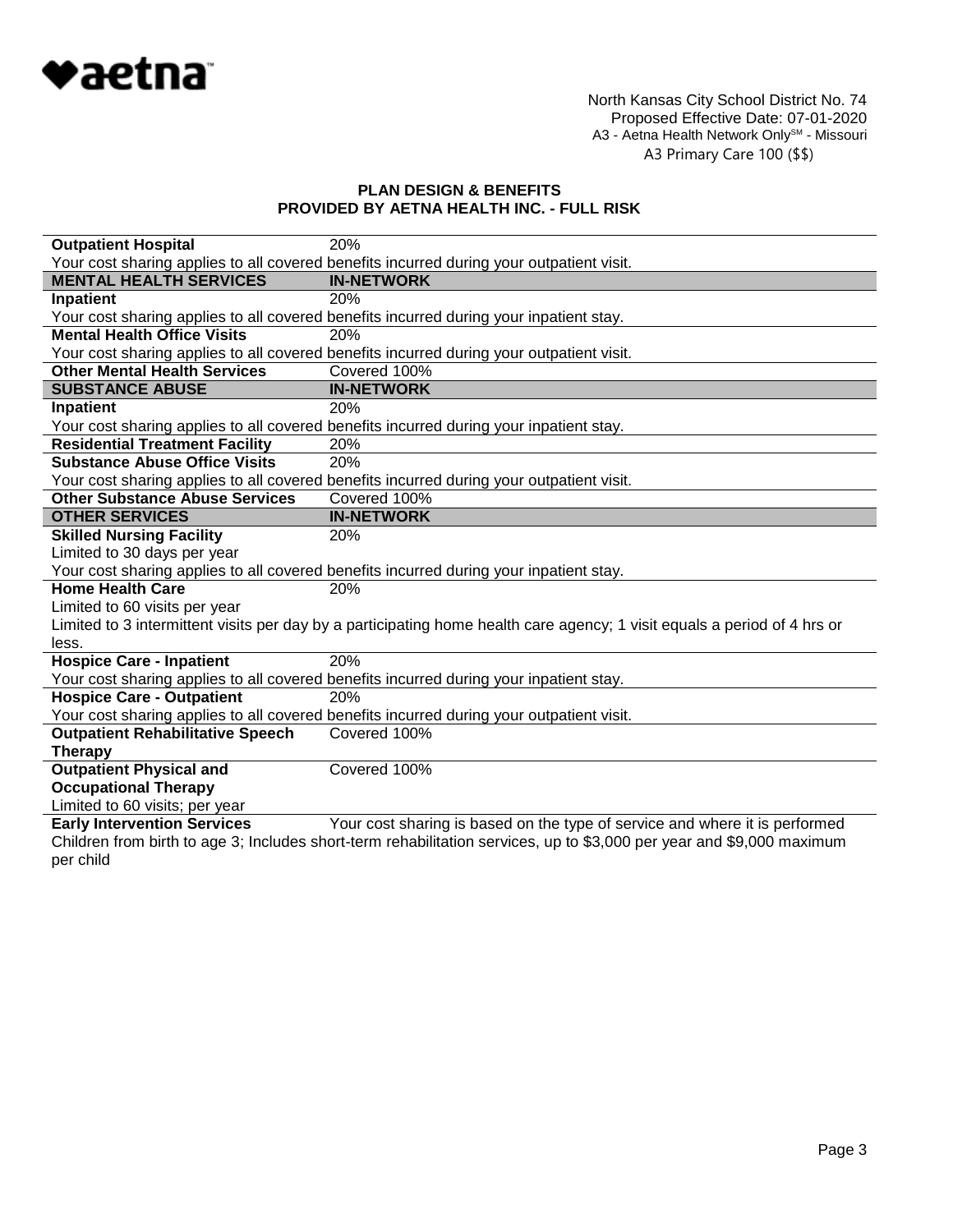

North Kansas City School District No. 74 Proposed Effective Date: 07-01-2020 A3 - Aetna Health Network Only<sup>sм</sup> - Missouri A3 Primary Care 100 (\$\$)

# **PLAN DESIGN & BENEFITS PROVIDED BY AETNA HEALTH INC. - FULL RISK**

| <b>Spinal Manipulation Therapy</b>                                                     | 20%                                                                         |
|----------------------------------------------------------------------------------------|-----------------------------------------------------------------------------|
| <b>Habilitative Services (Physical</b>                                                 | Covered 100%                                                                |
| <b>Therapy/Occupational</b>                                                            |                                                                             |
| <b>Therapy/Speech Therapy)</b>                                                         |                                                                             |
| <b>Autism Behavioral Therapy</b>                                                       | Refer to MBH Outpatient Mental Health                                       |
| Covered same as any other Outpatient Mental Health benefit                             |                                                                             |
| <b>Autism Applied Behavior Analysis</b>                                                | Refer to MBH Outpatient Mental Health Other Services                        |
| Covered same as any other Outpatient Mental Health Other Services benefit              |                                                                             |
| <b>Autism Physical Therapy</b>                                                         | Covered 100%                                                                |
| <b>Autism Occupational Therapy</b>                                                     | Covered 100%                                                                |
| <b>Autism Speech Therapy</b>                                                           | Covered 100%                                                                |
| <b>Durable Medical Equipment</b>                                                       | 20%                                                                         |
| <b>Prosthetics</b>                                                                     | 20%                                                                         |
| <b>Diabetic Supplies</b>                                                               | Pharmacy cost sharing applies if Pharmacy coverage is included; otherwise   |
|                                                                                        | PCP office visit cost sharing applies.                                      |
| <b>Women's Contraceptive drugs and</b>                                                 | Covered 100%                                                                |
| devices not obtainable at a                                                            |                                                                             |
| pharmacy. Also includes male                                                           |                                                                             |
| condoms.                                                                               |                                                                             |
| <b>Affordable Care Act Mandated</b>                                                    | Covered 100%                                                                |
| <b>Women's Contraceptives. Also</b>                                                    |                                                                             |
| includes male condoms.                                                                 |                                                                             |
| <b>Hearing Aids</b>                                                                    | 20%                                                                         |
| Child to age 1, 1 hearing aid covered for each impaired ear.                           |                                                                             |
| <b>Infusion Therapy</b>                                                                | Your cost sharing is based on the type of service and where it is performed |
| Administered in the home or                                                            |                                                                             |
| physician's office                                                                     |                                                                             |
| <b>Infusion Therapy</b>                                                                | Your cost sharing is based on the type of service and where it is performed |
| Administered in an outpatient hospital                                                 |                                                                             |
| department or freestanding facility                                                    |                                                                             |
| <b>Transplants</b>                                                                     | 20%                                                                         |
|                                                                                        | Preferred coverage is provided at an IOE contracted facility only.          |
| <b>Bariatric Surgery</b>                                                               | 20%                                                                         |
| Your cost sharing applies to all covered benefits incurred during your inpatient stay. |                                                                             |
| <b>FAMILY PLANNING</b>                                                                 | <b>IN-NETWORK</b>                                                           |
| <b>Infertility Treatment</b>                                                           | Your cost sharing is based on the type of service and where it is performed |
| Diagnosis and treatment of the underlying medical condition only.                      |                                                                             |
| <b>Comprehensive Infertility Services</b>                                              | <b>Not Covered</b>                                                          |

Artificial insemination and ovulation induction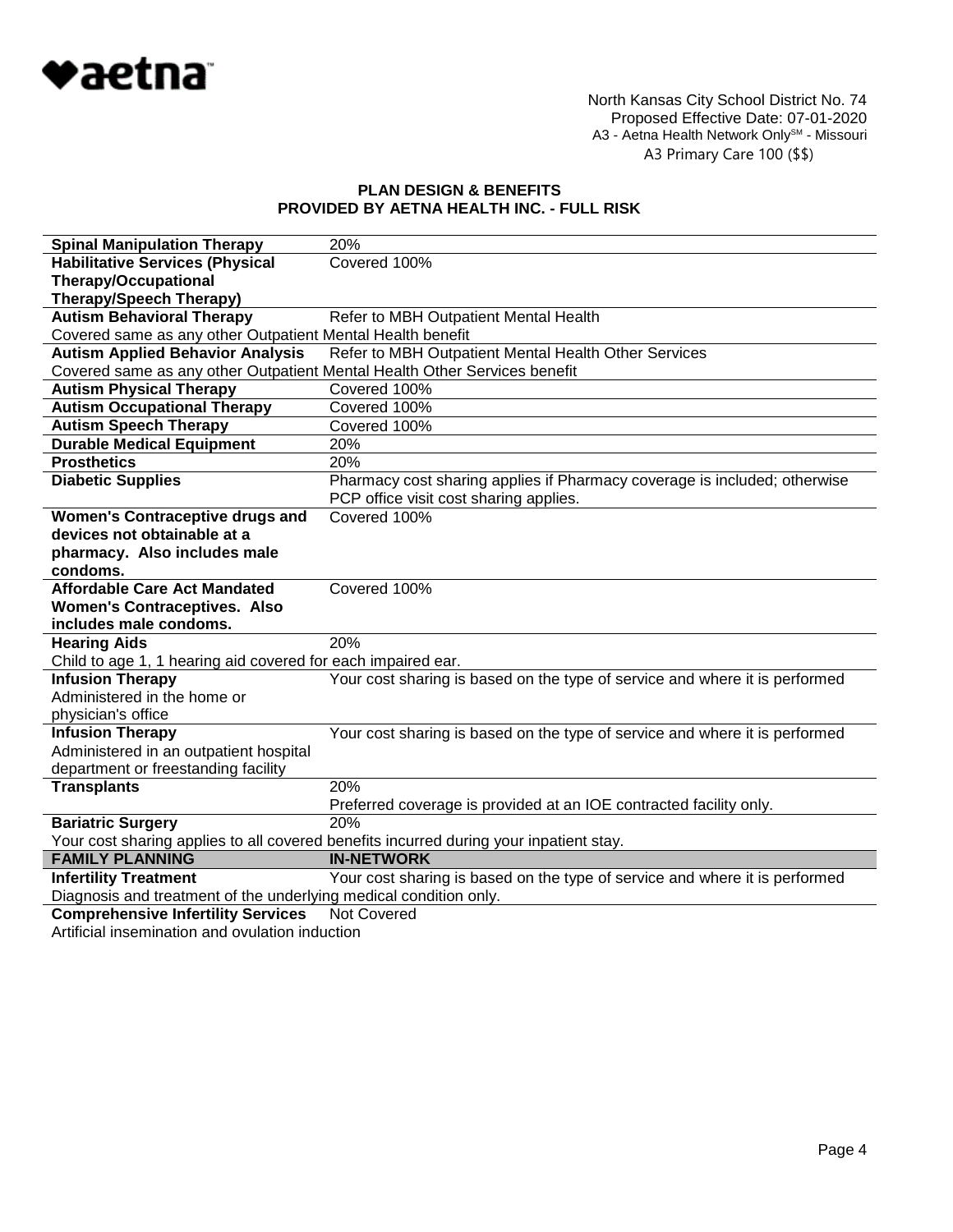

North Kansas City School District No. 74 Proposed Effective Date: 07-01-2020 A3 - Aetna Health Network Only<sup>SM</sup> - Missouri A3 Primary Care 100 (\$\$)

### **PLAN DESIGN & BENEFITS PROVIDED BY AETNA HEALTH INC. - FULL RISK**

| <b>Advanced Reproductive</b>                                                                                | Not Covered                                                                                                               |  |
|-------------------------------------------------------------------------------------------------------------|---------------------------------------------------------------------------------------------------------------------------|--|
| <b>Technology (ART)</b>                                                                                     |                                                                                                                           |  |
|                                                                                                             | In-vitro fertilization (IVF), zygote intrafallopian transfer (ZIFT), gamete intrafallopian transfer (GIFT), cryopreserved |  |
|                                                                                                             | embryo transfers, intracytoplasmic sperm injection (ICSI), or ovum microsurgery                                           |  |
| <b>Vasectomy</b>                                                                                            | Covered 100%                                                                                                              |  |
| <b>Female Sterilization</b>                                                                                 | Covered 100%                                                                                                              |  |
| <b>Voluntary Abortion</b>                                                                                   | Not Covered                                                                                                               |  |
| <b>PRESCRIPTION DRUG BENEFITS</b>                                                                           | <b>IN-NETWORK</b>                                                                                                         |  |
| <b>Pharmacy Plan Type</b>                                                                                   | <b>Advanced Control Plan</b>                                                                                              |  |
| <b>Preferred Generic Drugs</b>                                                                              |                                                                                                                           |  |
| Retail                                                                                                      | \$5 copay                                                                                                                 |  |
| <b>Mail Order</b>                                                                                           | \$15 copay                                                                                                                |  |
| <b>Preferred Brand-Name Drugs</b>                                                                           |                                                                                                                           |  |
| Retail                                                                                                      | \$50 copay                                                                                                                |  |
| <b>Mail Order</b>                                                                                           | $$150$ copay                                                                                                              |  |
| Non-Preferred Generic and Brand-Name Drugs                                                                  |                                                                                                                           |  |
| Retail                                                                                                      | \$55 copay                                                                                                                |  |
| <b>Mail Order</b>                                                                                           | $$165$ copay                                                                                                              |  |
| <b>Pharmacy Day Supply and Requirements</b>                                                                 |                                                                                                                           |  |
| Retail                                                                                                      | Up to a 34 day supply 1 x copay, 35-68 day supply 2 x copay, 69-101 day                                                   |  |
|                                                                                                             | supply 3 x copay from Aetna National Network                                                                              |  |
| <b>Mail Order</b>                                                                                           | Up to a 101 day supply from CVS Caremark® Mail Service Pharmacy                                                           |  |
| <b>Specialty</b>                                                                                            | Up to a 30 day supply                                                                                                     |  |
|                                                                                                             | Advanced Control Formulary Aetna Insured List                                                                             |  |
|                                                                                                             | Choose Generics with Dispense as Written (DAW) override - The member pays the applicable copay. If the                    |  |
|                                                                                                             | physician requires brand-name, member would pay brand-name copay. If the member requests brand-name when a                |  |
|                                                                                                             | generic is available, the member pays the applicable copay plus the difference between the generic price and the          |  |
| brand-name price.                                                                                           |                                                                                                                           |  |
|                                                                                                             | Plan Includes: Diabetic supplies and Contraceptive drugs and devices obtainable from a pharmacy.                          |  |
|                                                                                                             | A limited list of over-the-counter medications are covered when filled with a prescription.                               |  |
| Oral chemotherapy drugs covered 100%                                                                        |                                                                                                                           |  |
| Precertification and quantity limits included                                                               |                                                                                                                           |  |
| Affordable Care Act mandated female contraceptives and preventive medications covered 100% in-network. Also |                                                                                                                           |  |
| includes male condoms.                                                                                      |                                                                                                                           |  |
| <b>GENERAL PROVISIONS</b>                                                                                   |                                                                                                                           |  |
| <b>Dependents Eligibility</b>                                                                               | Spouse, children from birth to age 26 regardless of student status.                                                       |  |
|                                                                                                             |                                                                                                                           |  |
|                                                                                                             |                                                                                                                           |  |

# **Exclusions and Limitations**

#### **Health benefits and health insurance plans are offered and/or underwritten by Aetna Health Inc. Each insurer has sole financial responsibility for its own products.**

This material is for information only. Health benefits plans contain exclusions and limitations.

Not all health services are covered. See plan documents for a complete description of benefits, exclusions, limitations and conditions of coverage. Plan features and availability may vary by location and are subject to change.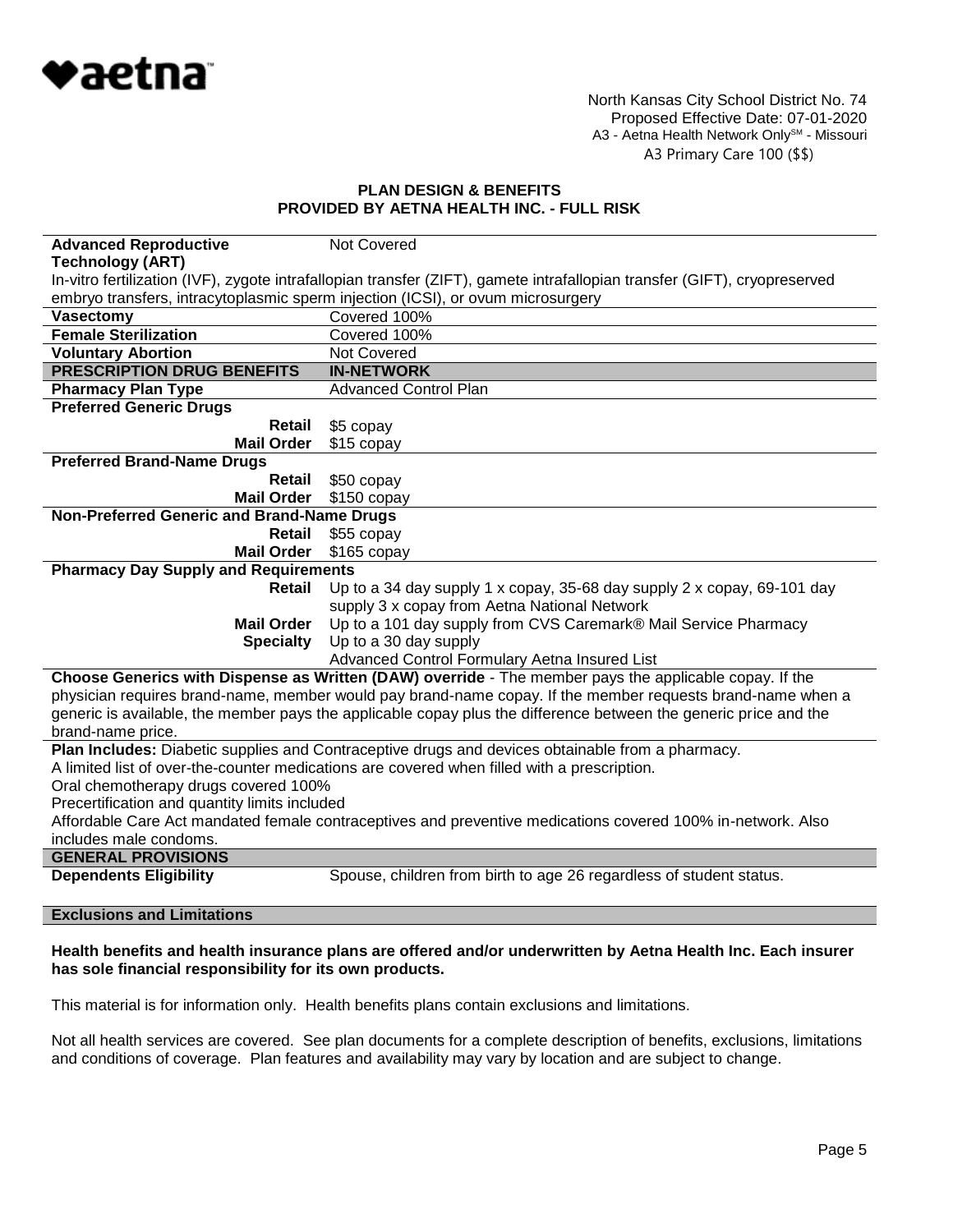

North Kansas City School District No. 74 Proposed Effective Date: 07-01-2020 A3 - Aetna Health Network Only<sup>SM</sup> - Missouri A3 Primary Care 100 (\$\$)

## **PLAN DESIGN & BENEFITS PROVIDED BY AETNA HEALTH INC. - FULL RISK**

You may be responsible for the health care provider's full charges for any non-covered services, including circumstances where you have exceeded a benefit limit contained in the plan. Providers are independent contractors and are not our agents. Provider participation may change without notice. We do not provide care or guarantee access to health services.

The following is a list of services and supplies that are generally *not covered*. However, your plan documents may contain exceptions to this list based on state mandates or the plan design or rider(s) purchased by your employer.

• All medical and hospital services not specifically covered in, or which are limited or excluded by your plan documents.

- Cosmetic surgery, including breast reduction.
- Custodial care.
- Dental care and dental x-rays.
- Donor egg retrieval.
- Durable medical equipment.

• Experimental and investigational procedures, except for coverage for medically necessary routine patient care costs for members participating in a cancer clinical trial.

- Hearing aids.
- Home births.
- Immunizations for travel or work except where medically necessary or indicated.
- Implantable drugs and certain injectable drugs including injectable infertility drugs.

• Infertility services, including artificial insemination and advanced reproductive technologies such as IVF, ZIFT, GIFT, ICSI and other related services, unless specifically listed as covered in your plan documents.

- Long-term rehabilitation therapy.
- Non-medically necessary services or supplies.
- Orthotics except diabetic orthotics.

• Outpatient prescription drugs (except for treatment of diabetes), unless covered by a prescription plan rider and overthe-counter medications (except as provided in a hospital) and supplies.

- Radial keratotomy or related procedures.
- Reversal of sterilization.

• Services for the treatment of sexual dysfunction or inadequacies including therapy, supplies or counseling or prescription drugs.

- Special duty nursing.
- Therapy or rehabilitation other than those listed as covered.
- Treatment of behavioral disorders.

• Weight control services including surgical procedures, medical treatments, weight control/loss programs, dietary regimens and supplements, appetite suppressants and other medications; food or food supplements, exercise programs, exercise or other equipment; and other services and supplies that are primarily intended to control weight or treat obesity, including Morbid Obesity, or for the purpose of weight reduction, regardless of the existence of comorbid conditions.

Aetna, or its affiliate(s), receives rebates from drug manufacturers that may be taken into account in determining Aetna's Preferred Drug List. Rebates may reduce the amount a member pays the pharmacy for covered prescriptions. CVS Caremark ® Mail Service Pharmacy refers to CVS Caremark ® Mail Service Pharmacy, a licensed pharmacy subsidiary of Aetna Inc., that operates through mail order. The charges that Aetna negotiates with CVS Caremark ® Mail Service Pharmacy may be higher than the cost they pay for the drugs and the cost of the mail order pharmacy services they provide. For these purposes, the pharmacy's cost of purchasing drugs takes into account discounts, credits and other amounts that they may receive from wholesalers, manufacturers, suppliers and distributors.